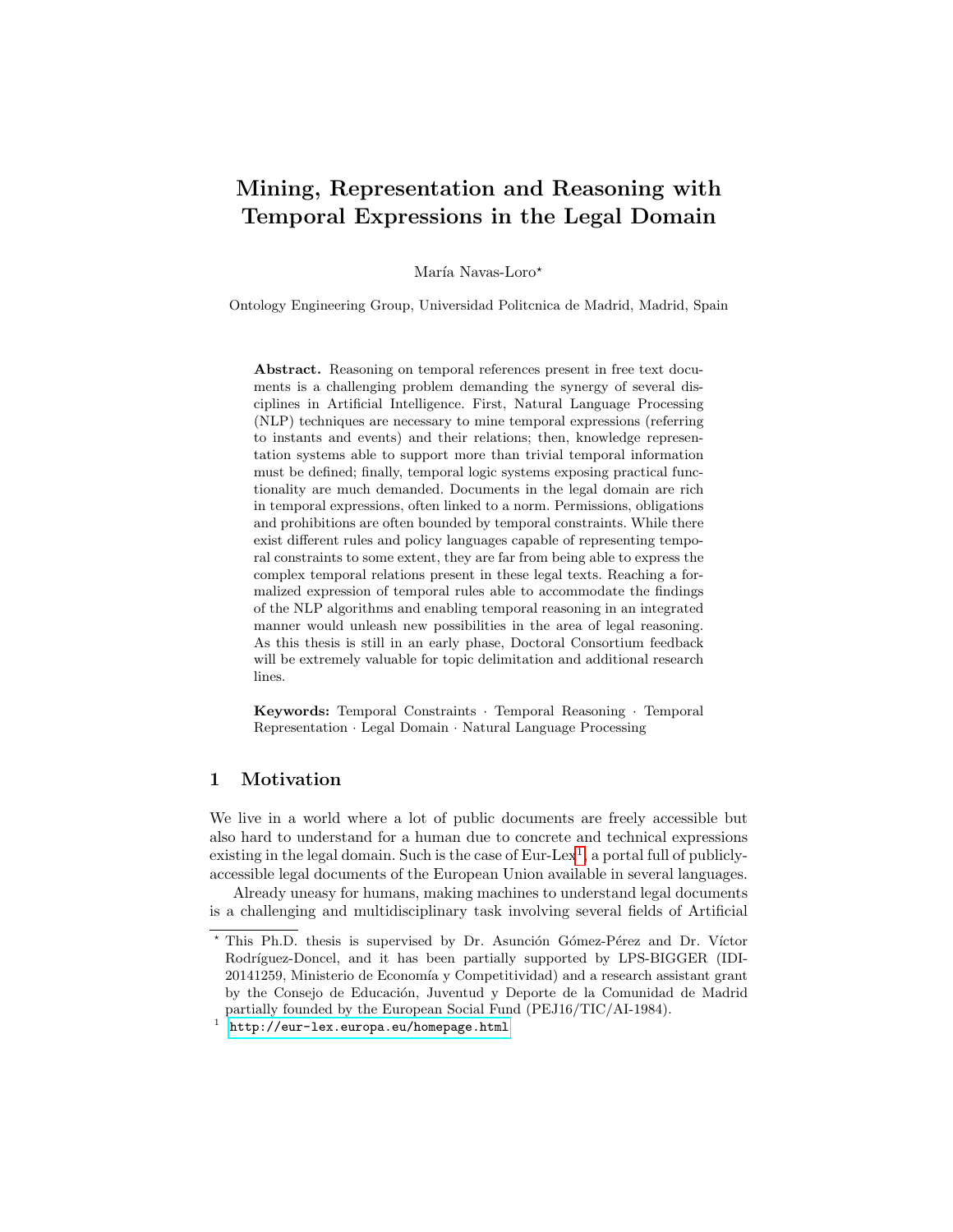Intelligence: on the one hand, Natural Language Processing is required to analyze documents and queries to extract relevant information; this information needs to be properly represented. Reasoning methods are also required to answer to queries considering collected information. Additionally, human intervention is required to detect the main lacks on current reasoners and the usual legal understanding issues; human contribution is also useful for final validation.

Focusing on the legal domain, treatment of time remains as one of main chal-lenges, as confirmed by a recent contribution to the field, the MIREL project<sup>[2](#page-1-0)</sup>. Context information, such as the current date at the moment of the query, is also important when reasoning with temporal constraints. Being aware of the high complexity of the problem, we consider that the way to address it involves the integration of all the steps in a single framework, from document processing to reasoning, since they feed off intrinsically one another. This Ph.D. thesis will, therefore, propose new representation and reasoning options, along with resources related to time processing (such as sets of rules or tagged corpora), in order to build a framework able to process, represent and reason on legal documents to answer queries related to time.

## <span id="page-1-2"></span>2 State of the Art

Temporal reasoning when applied to the legal domain has not got a lot of attention lately. Some knowledge bases such as Yago [\[13\]](#page-7-0) have some mechanisms to process this kind of information, but one of the last deep studies about the role of time in Legal Reasoning was performed in the late 90's [\[27\]](#page-7-1). Reasoning on time requires research on multiple fields, highlighting among them the representation to be used (along with the possible restrictions applicable), the temporal reasoning mechanisms existing and the linguistic processing needed to obtain the information. The state of the art presented is therefore divided in Natural Language Processing of temporal expressions, Representation of temporal expressions and Temporal Reasoning.

#### 2.1 Natural Language Processing of temporal expressions

There are several aspects intervening in NLP of temporal expressions, such as annotation and temporal relation extraction and classification. Works in the latter [\[8\]](#page-6-0) usually rely on aspects like tense or modality of events and concrete keywords, using both Machine Learning and knowledge-based methods to tackle it [\[6\]](#page-6-1). Regarding annotation, the most recent standard is TimeML [\[22\]](#page-7-2); although this is a generic language, sometimes it requires modification for its application to a concrete domain.

Despite the major boom in NLP in recent times, both Legal and Temporal NLP present still open issues, since recent achievements have not been applied in these fields. Even when temporal tagging is currently covered by several tools (such as HeidelTime  $[23]$  or the Tarsqi Toolkit<sup>[3](#page-1-1)</sup>), in the annotation step (and

<span id="page-1-0"></span> $^2$  <http://www.mirelproject.eu/publications/D1.1.pdf>

<span id="page-1-1"></span> $3$  <http://www.timeml.org/tarsqi/toolkit/index.html>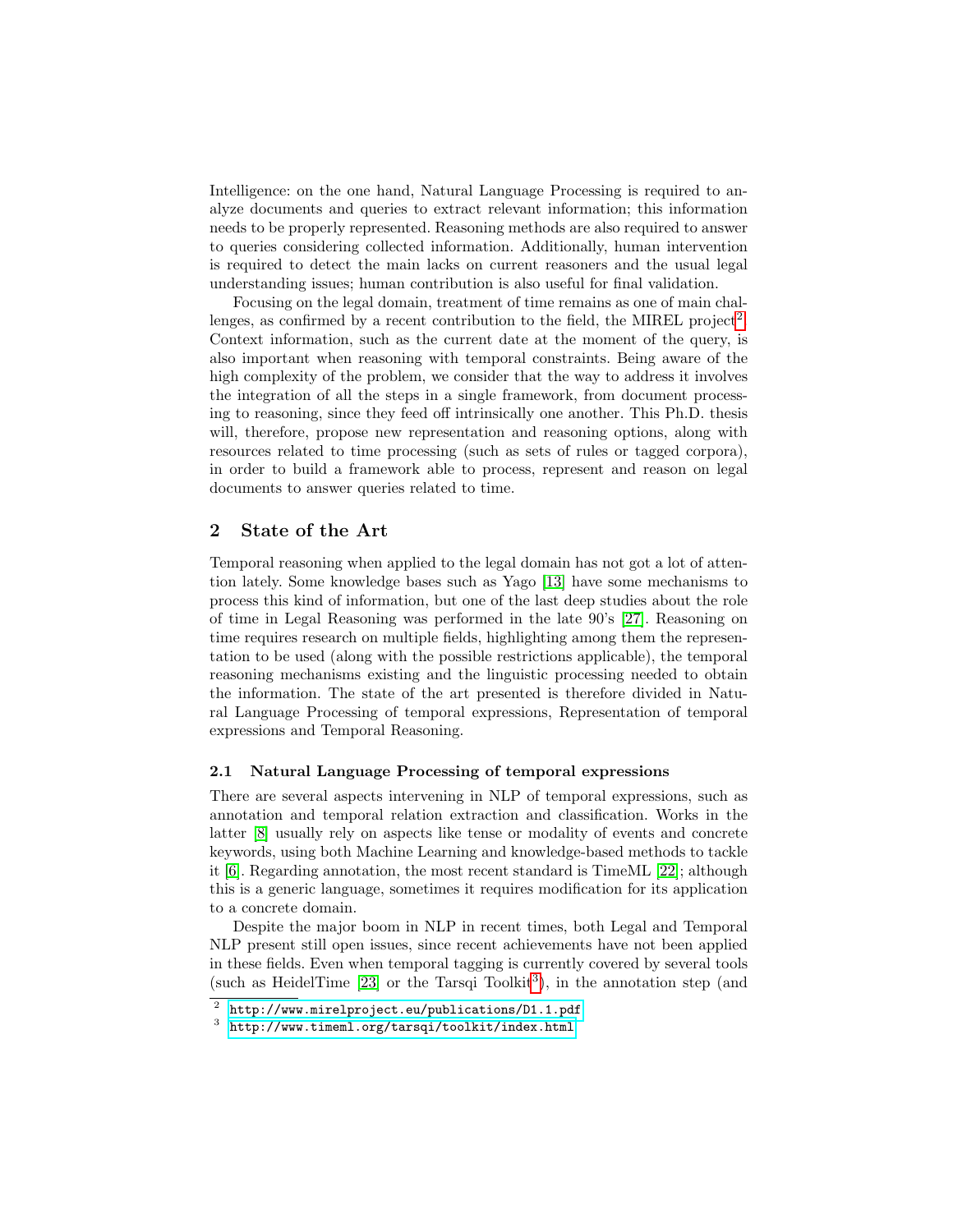regarding already the reasoning phase) implicit knowledge must also be inferred, made explicit and processed; also localization derived issues must be handled both from legal and temporal points of view. Legal tagged corpora and related resources (such as sets of rules and expressions) are also scarce.

#### 2.2 Representation of temporal expressions

Regarding formal representations, a lot of different representing options exist, especially oriented to concrete fields and applications. There are for instance formal temporal languages (such as Tokio [\[9\]](#page-6-2) or TProlog [\[14\]](#page-7-4)) and representations, mainly thought for planning or verification purposes [\[20\]](#page-7-5); we can find among them TimeGraphs [\[10\]](#page-6-3), Kripke structures [\[15\]](#page-7-6) or Temporal Constraint Networks [\[7\]](#page-6-4). If we limit the scope to general purpose representations in the computer science field, the most used ones are ontologies, finding an extensive bunch of them, such as the W3C OWL-Time Ontology or the Reusable Time ontology [\[30\]](#page-7-7). Other proposals suggest adding a temporal layer to concrete ontological representations [\[11\]](#page-7-8), by using for instance Named Graphs [\[5\]](#page-6-5), or using temporal querying specific languages (such as  $\tau$ -SPARQL [\[24\]](#page-7-9)). Also new ideas for representations arose lately, such as the four-dimensionalist approach [\[28\]](#page-7-10) or the representation used by Yago in its second version [\[13\]](#page-7-0).

Finally, for the legal application, OASIS-LegalRuleML [\[2\]](#page-6-6) and ODRL<sup>[4](#page-2-0)</sup> can be used for document representation, at least partially. For constraints and validation,  $\text{SHACL}^5$  $\text{SHACL}^5$  and ODRL can be highlighted among other languages available, such as  $\text{ShEx}^6$  $\text{ShEx}^6$ ; unfortunately, none of them seems to be able to handle time with enough complexity. Therefore either a temporal expansion or some kind of connection with temporal resources should be needed.

#### 2.3 Temporal Reasoning

There exist several classical theories on Temporal Logic (TL) [\[21,](#page-7-11)[26\]](#page-7-12), such as Shoham's [\[12\]](#page-7-13) or McDermott's [\[17\]](#page-7-14). They are usually chosen for different applications depending on concrete ontological aspects such as the basic ontological unit to model time (points or intervals) or if time would be relative or absolute [\[3\]](#page-6-7); this choice can differ even when applying to the same domain depending on concrete uses [\[29\]](#page-7-15). Even when there exist subsequent proposals to the classical ones [\[25\]](#page-7-16), these remain as the reference in the field, stressing amongst these Allen's Interval TL [\[1\]](#page-6-8), in whose 13 basic temporal binary relations are based the most of the related resources.

Besides the ontological distinctions in TL theories, one of the main problems when reasoning on time is vagueness: sometimes information is not expressed clearly as concrete dates but as imprecise terms uneasy to represent formally. In this context, fuzzy logic ideas have already been applied to deal with vague

<span id="page-2-0"></span><sup>4</sup> <https://www.w3.org/community/odrl/xml/2.1/>

<span id="page-2-1"></span><sup>5</sup> <https://www.w3.org/TR/shacl/>

<span id="page-2-2"></span> $6$  <https://www.w3.org/2001/sw/wiki/ShEx>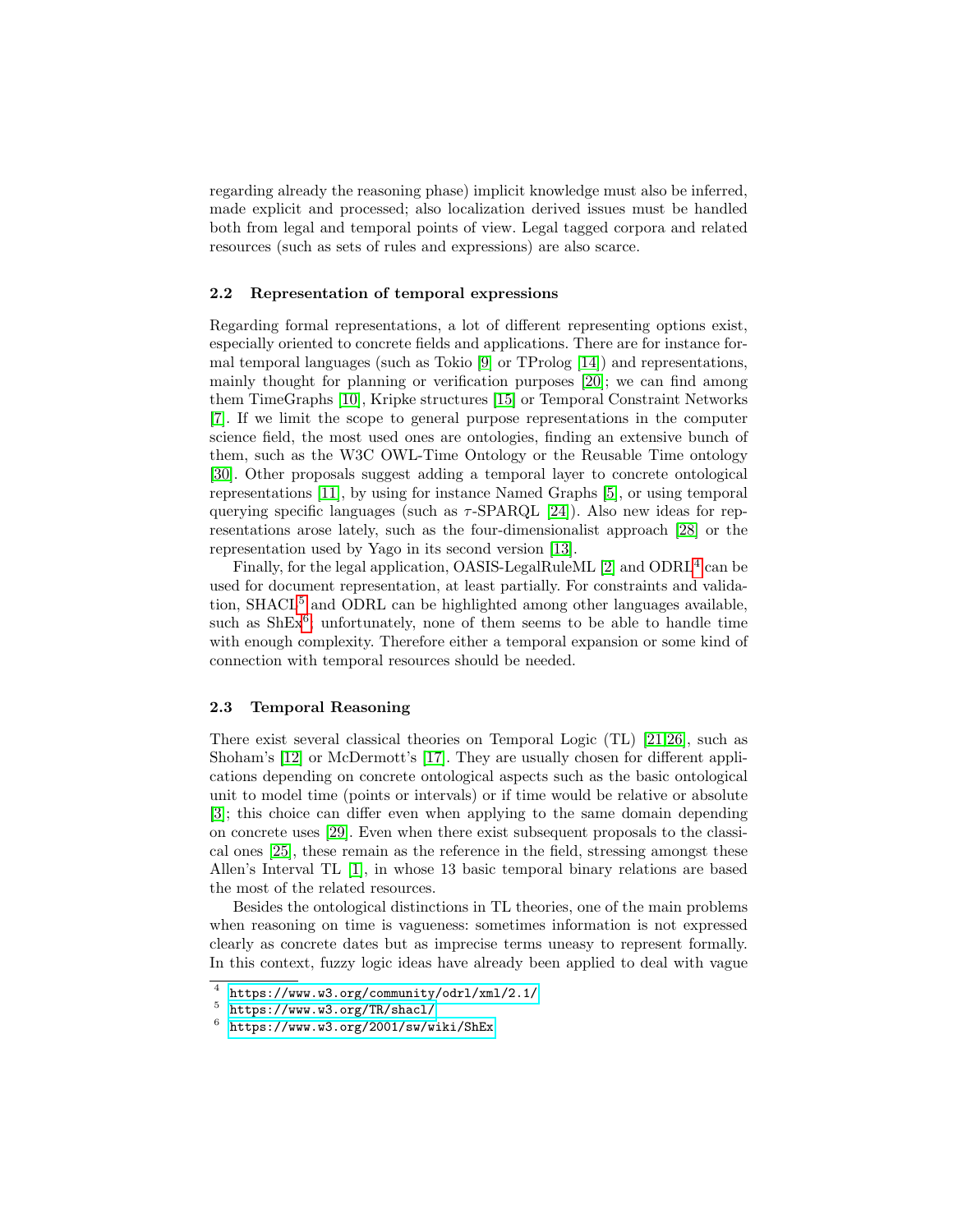temporal statements such as "late thirties" [\[19\]](#page-7-17). Also the existence of multiple possibilities can be expressed by using Fuzzy Branching TL, where different temporal lines allow reasoning about different possible worlds [\[18\]](#page-7-18).

Temporal reasoning is often related to representation; such is the case of TProlog and other logic languages. When the chosen representation is an ontology, logic is usually carried out by Description Logics (DL); when completing a DL with temporal operators and TL, we obtain a Temporal DL [\[16\]](#page-7-19) that allow us to represent and reason on time in ontological environments. Among other options for logic in ontologies we find N3Logic [\[4\]](#page-6-9), a RDF expansion proposed lately. Despite all these recent options, none has prevailed over the rest as a standard, nor has been used in the Legal domain; in fact, new efforts in legal reasoning, such as previously mentioned MIREL project, recognized this lack and focus in the need of adding a temporal dimension as one of the main research challenges in the field.

#### <span id="page-3-0"></span>3 Problem Statement and Contributions

As exposed in the previous section, there is a gap between the theoretical logical formulation and the practical application and representation. The issues found when trying to formalize temporal information in the legal field suggests that current languages can't support temporal reasoning. The main research question to answer to bridge this gap by building a framework able to deal with temporal constraints (Fig. [1\)](#page-4-0), with the sub-questions it leads to, is, therefore:

Are current languages rich enough for formally representing and reasoning on usually key temporal restrictions in legal documents?

- Are they tuned with the capabilities of state of the art NLP extraction? NLP is a domain in constant evolution, and recent advancements in its techniques might not be properly reflected and exploited in formal representation and reasoning systems.
- Are nowadays representation systems able to properly reason for legal purposes? Can they represent temporal constraints? Would a brand new representation be needed or could some extension of an existing one be done? We will at first focus on chosen languages (OASIS-LegalRuleML, SHACL and ODRL) for temporal expansion, as it is the framework already proposed, but maybe other representations would be helpful or could even replace them.
- $-$  Which time-related queries can reasoners answer? What are the main lacks? We need to find the current temporal reasoners limitations, identifying the questions that reasoners can deal with on the different representations available and a list of the most important lacking ones that should also be solved.
- $-$  Are there enough semantic resources for legal NLP to use existing tools? Even when there are already NLP techniques, schemes and tools for all the tasks to do, it will be necessary to study them concretely for the legal domain, that has very specific structures for both events and temporal expressions.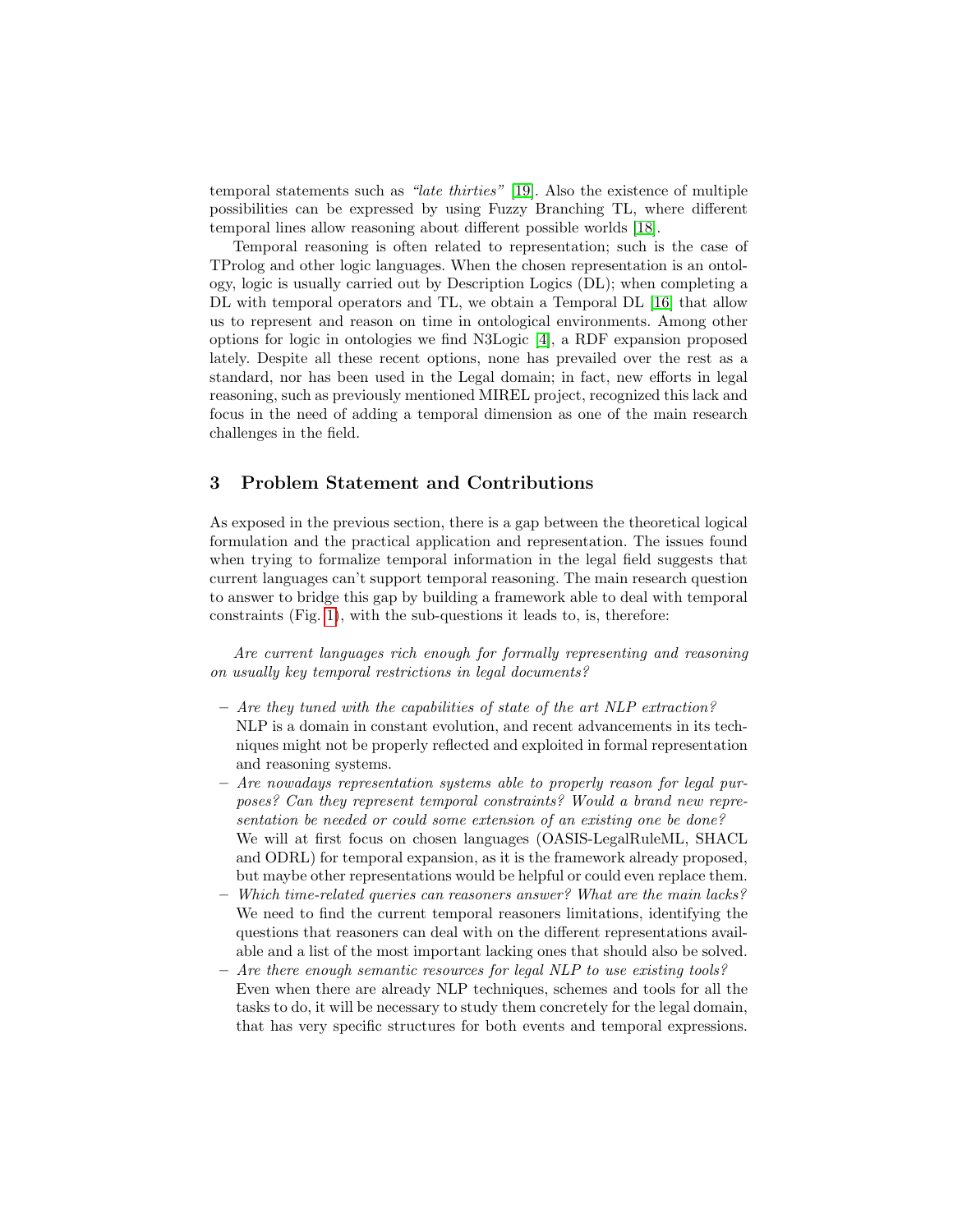We plan to study them and make a proper resource by systematizing common relations and expressions present in legal texts, starting from judgments in Eur-Lex.

Main research hypothesis to validate are that an extension over constraint languages and that the integration of NLP, representation and reasoning would lead to a more powerful and flexible treatment of time. This would allow to answer queries depending on time and context, such as "Can I access now to a concrete series or football match on my cable provider?", where each series has policies attached related to location, age, release dates and kind of customer, linked also to temporal constraints (often foreign TV series can't be watched in Spain before a concrete period after original broadcasting). Also application to grants or calculations on the amount of fines depending on relative times of infraction and payments could benefit of research on the legal domain.



<span id="page-4-0"></span>Fig. 1. Legal Framework: At top the parts of the framework (1) NLP, (2) Representation and (3) Reasoning; below, the contributions expected on each part. Images adapted from Wikimedia Commons.

# 4 Research Methodology and Approach

Research methodology will be incremental regarding the different steps outlined in Fig. [1](#page-4-0) and tackling the Research Questions stated in Section [3:](#page-3-0)

Requirements and lacks In order to build the framework, legal texts will be studied to see what information must be extracted and how to do it; collaboration of both potential users and experts in the field will be required to detect main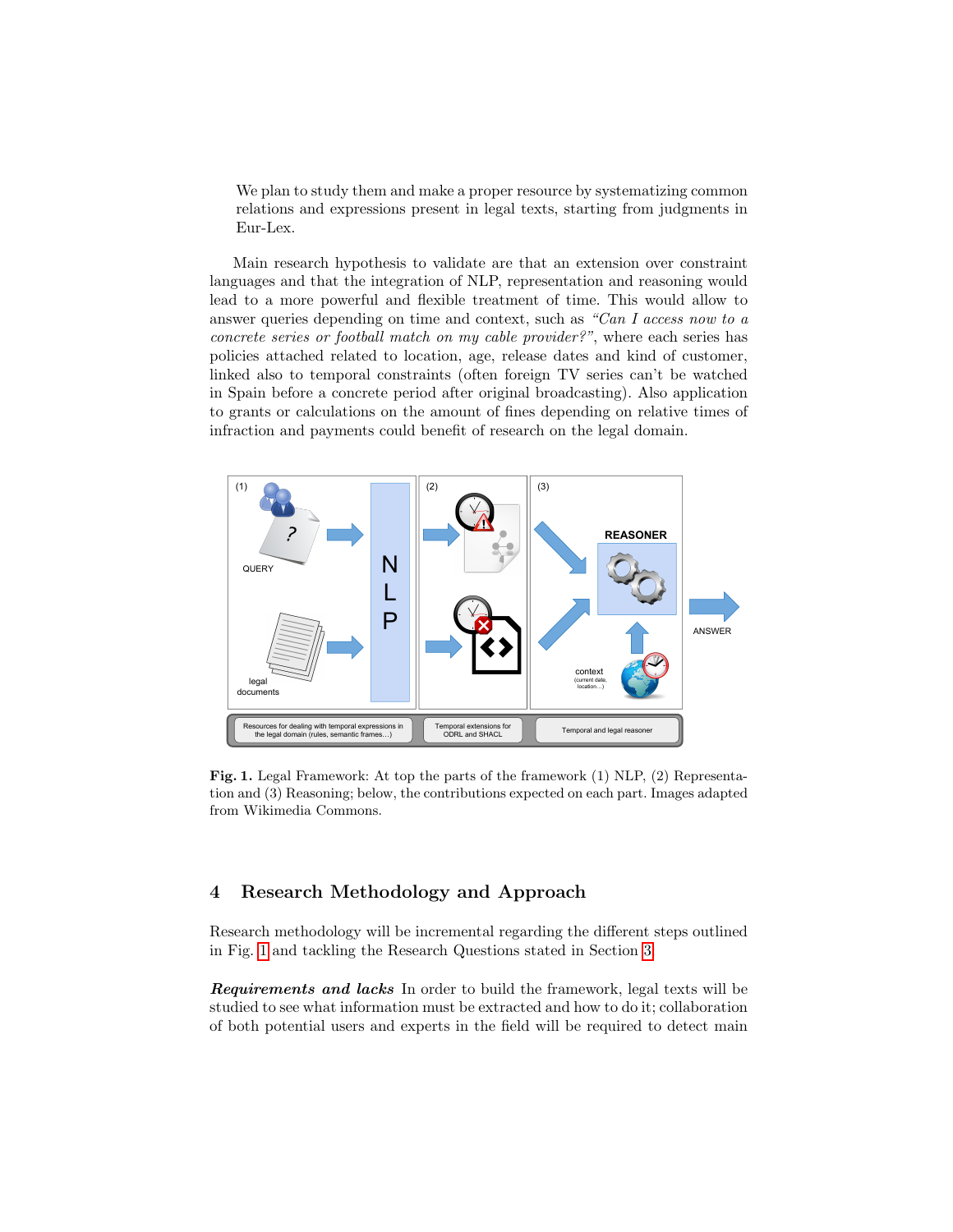problematic aspects and the optimal way to handle them. Judgments, one of the type of documents publicly available in Eur-Lex, will be the starting point. Once information is identified, it must be tagged and represented in the already existent languages, studying and solving their main lacks to reach what required by users. Finally, and as exposed in Section [2,](#page-1-2) temporal reasoning can be tackled in several ways and depends on representation, being available options Temporal Description Logics or specific logic languages such as TProlog. Several proposals will be examined, choosing the one that better fits the representation.

 $\bf NLP$  In (Fig. [1](#page-4-0) (1)) the framework receives a query from a user, about one or several legal documents. All the input is processed by several NLP tools (annotators, rule systems...). An extensive study has been performed to see the existing tools and choose the adequate ones for temporal purposes, resulting on formerly mentioned HeidelTime as a starting point for its flexibility on domain-dependent rule creation and multilingualism. The contribution in this first step will be concrete resources to feed this legal temporal text processing, built brand new (such as a set of legal patterns and tagged corpora from Eur-Lex) or based on existing semantic resources, such as FrameNet-style set of legal frames representing usual legal situations.

Representation Processed information should be represented in chosen languages (Fig.  $1(2)$ ). Here we will use the previous study about how others representations handle temporal information and later considerations about reasoning to extend our representation and make it able to support temporal information and constraints derived from legal documents and the query. It will also be populated by information obtained in the NLP step (Fig. [1](#page-4-0) (1)).

Reasoning The final knowledge representation will be the input, along with contextual information (such as the current date) to the legal reasoner able to deal with time  $(Fig. 1 (3))$  $(Fig. 1 (3))$  $(Fig. 1 (3))$ ; this will be the result of the study of several systems and the application of the best method for legal purposes and for the final representation. It might be an adaptation of a temporal logic to the legal context or a brand new alternative, and its output will be the final answer to the user's query.

## 5 Results and Evaluation Plan

Since the exposed Ph.D. is an early stage, started in October 2016, there are no results available yet except the problem identification, the partial state of the art already examined and the pinpointing of the different disciplines that will be part of the thesis working plan.

Related to evaluation, as exposed in Fig. [1,](#page-4-0) steps involved in the framework are sequential, relying on the previous one; each step will have its own evaluation, based on statistical performance measures for NLP and reasoning given answers (such as precision or recall) and quality and completeness for representation. We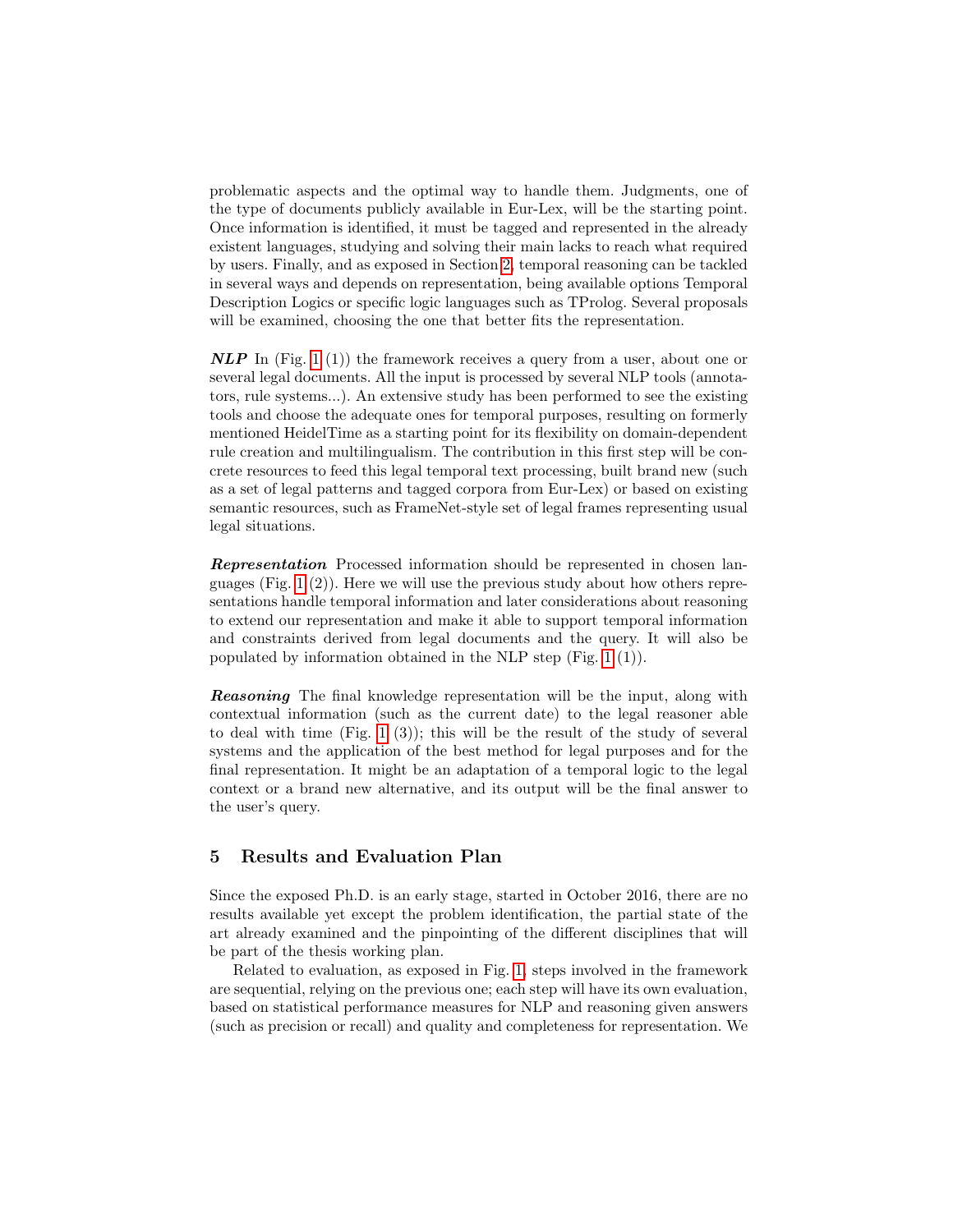have already identified several resources available for all the intervening fields that will be useful for training, such as judgments in Eur-Lex portal, COLIEE[7](#page-6-10) and TREC <sup>[8](#page-6-11)[9](#page-6-12)</sup> corpora, resources that use TimeML<sup>[10](#page-6-13)</sup> or Temporal Tracks in SemEval<sup>[11](#page-6-14)</sup>. Finally, the framework will process, represent and reason on different corpora to see if the representation schema can express information properly and if the developed reasoning system can answer correctly queries submitted by end users; if so, the framework would be considered successful.

## 6 Conclusions

This paper presented the outline of a Ph.D. proposal of adding a temporal dimension to representation and reasoning in the legal field, addressing the problem in an integrated manner. This approach intends to improve legal information processing and perform machine reasoning, making it accessible through a complete framework that takes legal documents and answers queries about them.

## References

- <span id="page-6-8"></span>1. Allen, J.F., Ferguson, G.: Events and actions in interval temporal logic. Journal of Logic and Computation 4(5), 531–579 (1994)
- <span id="page-6-6"></span>2. Athan, T., Boley, H., Governatori, G., et al.: OASIS LegalRuleML. In: Proceedings of the 14th International Conference on Artificial Intelligence and Law. p. 3 (2013)
- <span id="page-6-7"></span>3. van Benthem, J.: The logic of time: a model-theoretic investigation into the varieties of temporal ontology and temporal discourse. Kluwe Academic Publishers (1983)
- <span id="page-6-9"></span>4. Berners-Lee, T., Connolly, D.: N3logic: A logical framework for the world wide web. Theory and Practice of Logic Programming 8(3), 249–269 (2008)
- <span id="page-6-5"></span>5. Carroll, J.J., Bizer, C., Hayes, P., Stickler, P.: Named Graphs , Provenance and Trust. Digital Media (2004)
- <span id="page-6-1"></span>6. Chambers, N., Wang, S., Jurafsky, D.: Classifying temporal relations between events. In: Proceedings of the  $45<sup>th</sup>$  Annual Meeting of the ACL on Interactive Poster and Demonstration Sessions. pp. 173–176. No. 2005 (2007)
- <span id="page-6-4"></span>7. Dechter, R., Meiri, I., Pearl, J.: Temporal constraint networks. Artificial Intelligence 49(1-3), 61–95 (1991)
- <span id="page-6-0"></span>8. Derczynski, L.R.: Determining the Types of Temporal Relations in Discourse. Ph.D. thesis, University of Sheffield (2013)
- <span id="page-6-2"></span>9. Fujita, M., Kono, S., Tanaka, H., Moto-Oka, T.: Tokio: Logic Programming Language Based on Temporal Logic and Its Compilation to Prolog. In: Proceedings on 3rd International Conference on Logic Programming. pp. 695–709 (1986)
- <span id="page-6-3"></span>10. Gerevini, A., Schubert, L.: Efficient temporal reasoning through timegraphs. In: Proceedings of the 13<sup>th</sup> International Joint Conference on Artifical Intelligence. pp. 648–654 (1993)

<span id="page-6-10"></span><sup>7</sup> <http://webdocs.cs.ualberta.ca/~miyoung2/COLIEE2017/>

<span id="page-6-11"></span><sup>8</sup> <http://www.trec-ts.org/downloads>

<span id="page-6-12"></span><sup>9</sup> <https://trec-legal.umiacs.umd.edu/>

<span id="page-6-13"></span> $10$  <http://www.timeml.org/timebank/timebank.html>

<span id="page-6-14"></span><sup>11</sup> <http://alt.qcri.org/semeval2016/task12/>